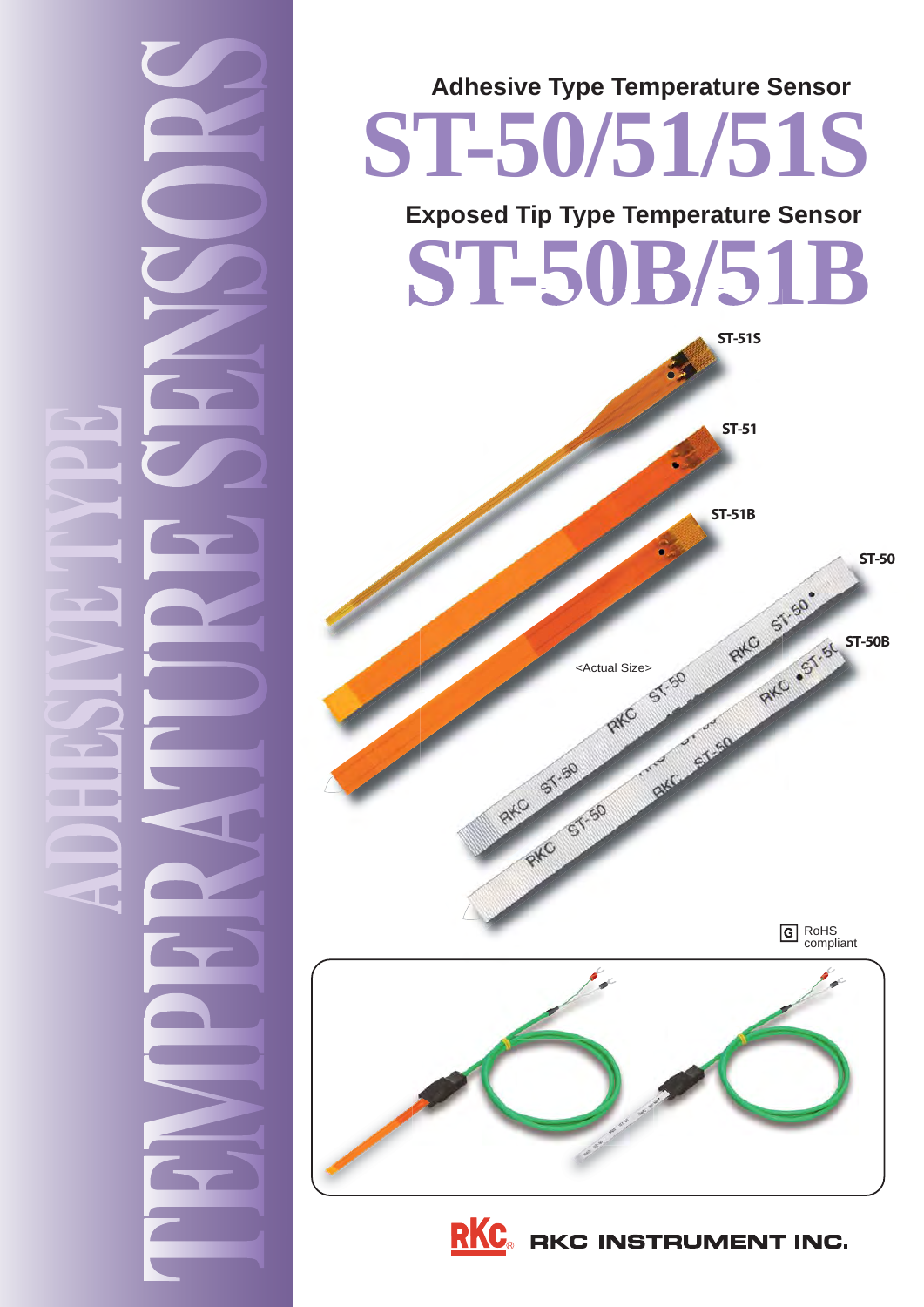## **Easy temperature measurement of tiny objects and gaps**



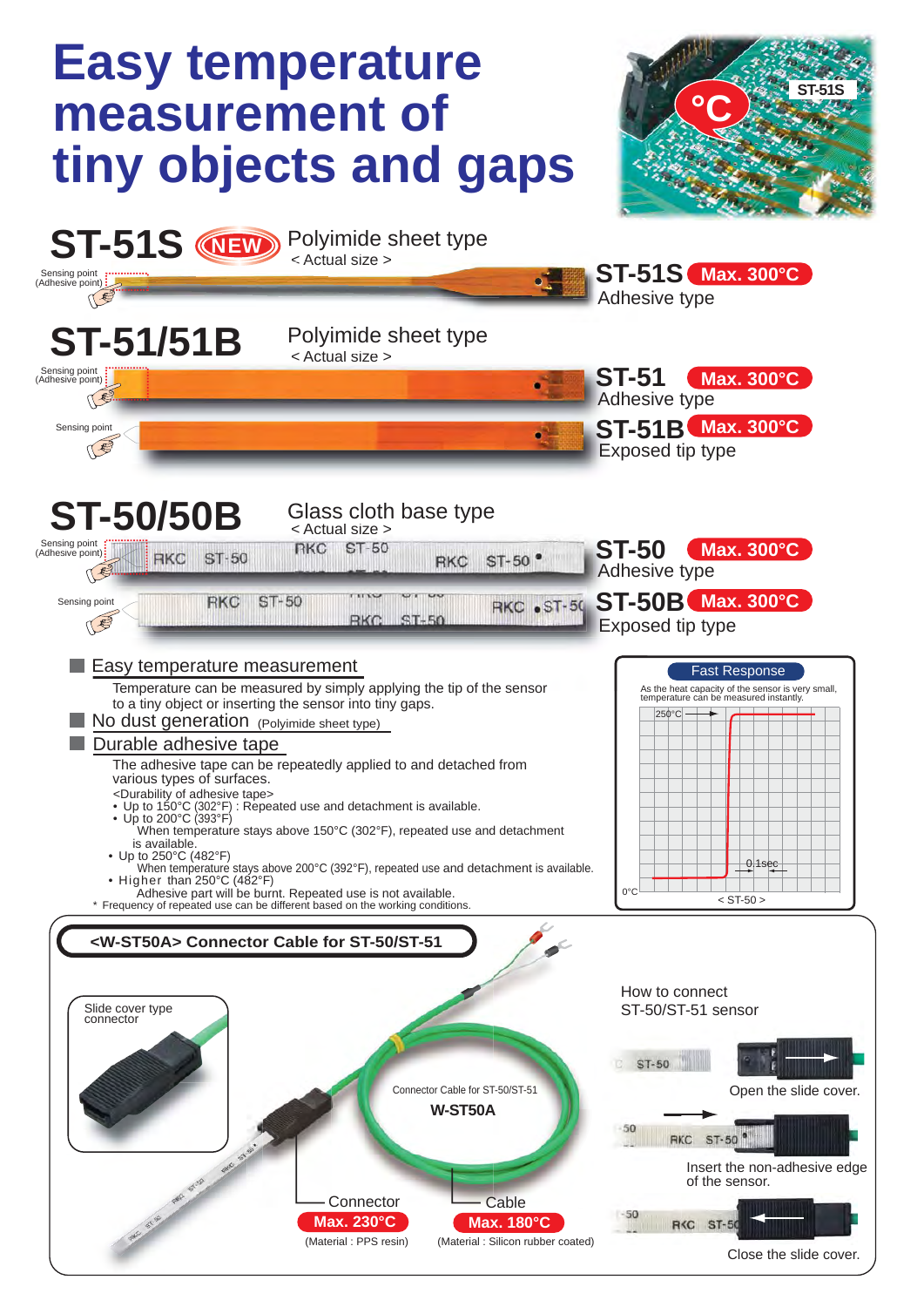

#### **Sensor Specifications**

| <b>Sheet Material</b>   | ST-50/50B: Glass cloth base sheet<br>ST-51/51S/51B: Polyimide sheet                                                                                                                                                                                                                                                                                                                                                                                                                                                                                                                                          |
|-------------------------|--------------------------------------------------------------------------------------------------------------------------------------------------------------------------------------------------------------------------------------------------------------------------------------------------------------------------------------------------------------------------------------------------------------------------------------------------------------------------------------------------------------------------------------------------------------------------------------------------------------|
| Operating Temperature   | -40 to 300°C (-40 to 577°F)<br>$ST-51S$ :<br>ST-50/50B/51S/51B: 0 to 300°C (32 to 577°F)                                                                                                                                                                                                                                                                                                                                                                                                                                                                                                                     |
| Adhesive Tape           | $\bullet$ Up to 150 $\degree$ C:<br>Can be stuck and peeled off repeatedly.<br>$\bullet$ Up to 200 $\degree$ C:<br>Can be stuck and peeled off repeatedly under the condition<br>that the temperature is not lowered below 150°C.<br>$\bullet$ Up to 250 $^{\circ}$ C:<br>Can be stuck and peeled off repeatedly under the condition<br>that the temperature is not lowered below 200°C.<br>$\bullet$ More than 250 $^{\circ}$ C:<br>Adhesive gets burnt and hardened not to be stuck any more.<br>However, the number of sticking times differs depending on<br>the environment where the adhesive is used. |
| Thermocouple            | Type K                                                                                                                                                                                                                                                                                                                                                                                                                                                                                                                                                                                                       |
| Sensor Length           | ST-50/50B: 100/300/500mm Type<br>ST-51/51S/51B: 100mm Type                                                                                                                                                                                                                                                                                                                                                                                                                                                                                                                                                   |
| <b>Sensor Thickness</b> | ST-50/50B :<br>$0.34$ mm<br>ST-51/51S/51B: 0.13mm                                                                                                                                                                                                                                                                                                                                                                                                                                                                                                                                                            |
| Element wire diameter   | ST-50/50B:<br>50μm/100μm (100mm Type)<br>100μm (300/500mm Type)<br>ST-51/51S/51B: 50um                                                                                                                                                                                                                                                                                                                                                                                                                                                                                                                       |

|                                         | *1<br>Response of<br>95.0% | Resistance<br>value<br>(With cable 1m) | *2<br>Accuracy   |
|-----------------------------------------|----------------------------|----------------------------------------|------------------|
| <b>ST-51S</b><br>(50µm element<br>wire) | $0.08$ sec                 | $51\Omega$                             | $±1.2$ °C        |
| <b>ST-51</b><br>(50um element<br>wire)  | $0.08$ sec                 | $51\Omega$                             | $±1.3$ °C        |
| <b>ST-51B</b><br>(50um element<br>wire) | $0.03$ sec                 | $51\Omega$                             | $±1.3$ °C        |
| <b>ST-50</b><br>(50µm element<br>wire)  | $0.08$ sec                 | $51\Omega$                             | $±1.3$ °C        |
| ST-50-100-D<br>(100um element<br>wire)  | $0.08$ sec                 | 17Q                                    | $±1.5^{\circ}$ C |
| ST-50-300<br>(100µm element<br>wire)    | $0.08$ sec                 | $41\Omega$                             | $±1.5^{\circ}$ C |
| ST-50-500<br>(100um element<br>wire)    | $0.08$ sec                 | $66\Omega$                             | $±1.5^{\circ}$ C |
| <b>ST-50B</b><br>(50um element<br>wire) | $0.03$ sec                 | $51\Omega$                             | $±1.3$ °C        |
| ST-50B-100-D<br>(100um element<br>wire) | $0.03$ sec                 | 17Q                                    | $±1.5^{\circ}$ C |
| ST-50B-300<br>(100um element<br>wire)   | $0.03$ sec                 | 41Q                                    | $±1.5^{\circ}$ C |
| ST-50B-500<br>(100um element            | $0.03$ sec                 | $66\Omega$                             | $±1.5^{\circ}$ C |

 wire)  $\mathbf{I}$ 

\*1 : Response when temperature of paraffin is 250°C (482°F).<br>\*2 : Accuracy when temperature on metal surface is 100°C (212°F).

Response of Metal Surface (Adhesive type)

50μm element wire type : 0.4sec

100μm element wire type : 0.9sec



ST-50-300 : 300, ST-50-500 : 500

Thermocouple: K (Diameter 100μm)

#### Specification : Connector Cable for ST-50/ST-51

 $4 +$  $5\overline{1}$ 

Thickness : 0.34mm

**ST-50B-300/500**

|                                  |                                                       | • Connector External Dimension<br>Unit: $mm$ |
|----------------------------------|-------------------------------------------------------|----------------------------------------------|
| Connector material               | PPS resin                                             | 35<br>o                                      |
| Connector Max. temperature 230°C |                                                       |                                              |
| Cable                            | ø3.3 Extended cable, Standard 1m                      |                                              |
| Cable material                   | Silicon rubber coated (Green)                         | 12                                           |
| Resistance value                 | 7.0 $\Omega$ or less (1m)                             |                                              |
| Cable Max. temperature           | $180^{\circ}$ C                                       |                                              |
| Weight                           | Approx 20g<br>(Cable 1m, Y-sharped terminal lug type) |                                              |
|                                  |                                                       | 10.6                                         |

### Temperature Sensor for Extremely Small Surface ST-55/56

- Up to 500°C (932°F) with ceramic coating
- ST-55 has a joint which enables a longer length